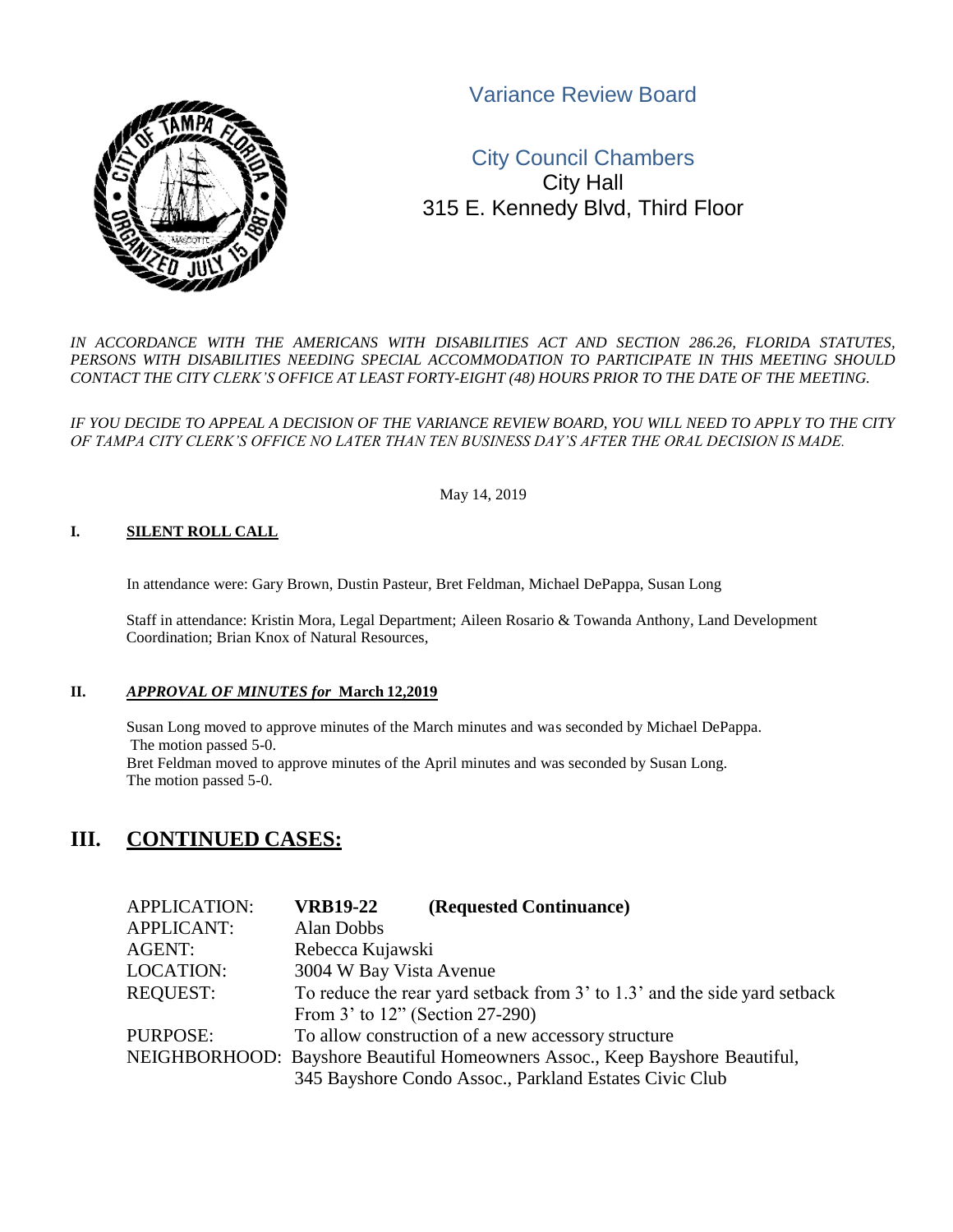Staff introduced the case, reviewing the request, showing an aerial and photographs and explaining the site plan

### Hardship is due:

Comments from anyone in audience:

## **BOARD DISCUSSION:**

After Board discussion Susan Long moved that the application be continued because the applicant requested and was seconded by Michael Depappa. The motion passed 5-0.

| <b>APPLICATION:</b> | <b>VRB19-30</b>                           | (APPROVED) |
|---------------------|-------------------------------------------|------------|
| <b>APPLICANT:</b>   | Richard Gilbert & Marilyn Barger          |            |
| <b>AGENT:</b>       | John Barger                               |            |
| <b>LOCATION:</b>    | 3013 E Waters Avenue                      |            |
| <b>REQUEST:</b>     | Reduce front yard setback from 25' to 17' |            |
| PURPOSE:            | To allow residential renovation           |            |
|                     | NEIGHBORHOOD: Temple Crest Civic Assoc.   |            |

Staff introduced the case, reviewing the request, showing an aerial and photographs and explaining of the site plan.

Hardship is due: Existing non-conforming structures, built in 1948, on an unusually shaped property. The existing property was damaged by a fallen tree branch and needs to be rebuilt. The applicant reduced the existing nonconformity by 6' by removing a porch, but seeks to vest the existing structure for reconstruction. ,

No comments from anyone in audience.

## **BOARD DISCUSSION:**

After Board discussion Dustin Pasteur moved that the application be approved and based upon the hardship criteria stated above and the motion was seconded by Bret Feldman. The motion passed 5-0.

## **IV. NEW CASES:**

APPLICATION: **VRB18-47 (APPROVED)**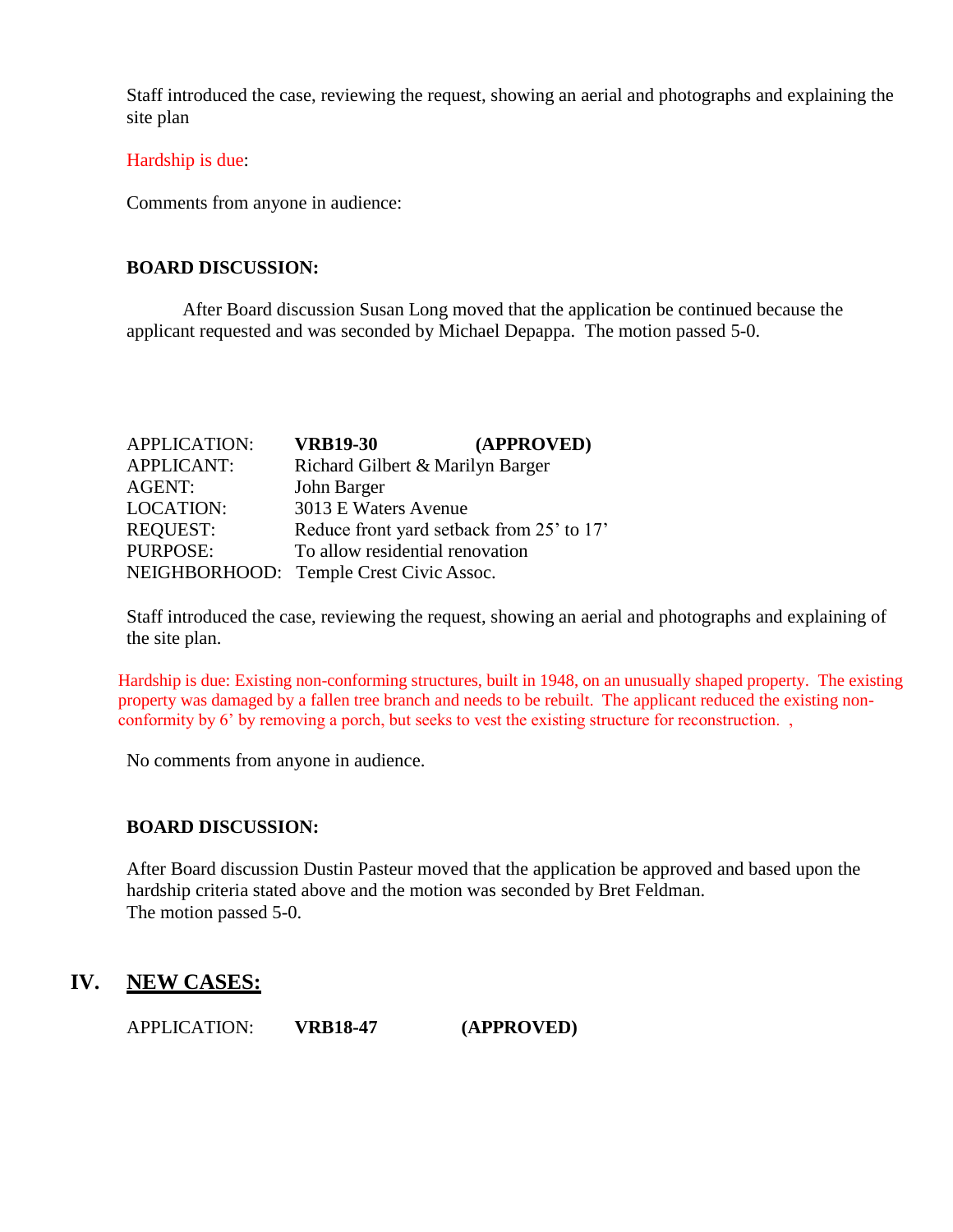| APPLICANT:       | Lynn & Steven Stanford                                                       |
|------------------|------------------------------------------------------------------------------|
| AGENT:           | <b>Charles Kitzmiller</b>                                                    |
| <b>LOCATION:</b> | 3106 W Fair Oaks Avenue                                                      |
| <b>REQUEST:</b>  | To reduce the side yard setback from 7' to 3" and reduce the                 |
|                  | Rear yard from $20'$ to $3.9'$ (Section 27-156)                              |
| PURPOSE:         | To construct a one story addition                                            |
|                  | NEIGHBORHOOD: Bayshore Beautiful Homeowners Assoc., Keep Bayshore Beautiful, |
|                  | 345 Bayshore Condo Assoc., Parkland Estates Civic Club                       |

Staff introduced the case, reviewing the request, showing an aerial and photographs and explaining the site plan.

Hardship is due: Existing structure, built in 1946, constructed further back on the property to preserve a Grand Oak Tree within the front of the property. Additions in rear and side are necessary to allow home expansion while continuing to preserve the tree.

No comments from anyone in audience.

## **BOARD DISCUSSION:**

After Board discussion Dustin Pasteur moved that the application be approved and based upon the hardship criteria stated above, and the motion was seconded by Susan Long. The motion passed 5-0.

| <b>APPLICATION:</b> | <b>VRB19-50</b>                        | (CONTINUED TO JULY)                                                        |
|---------------------|----------------------------------------|----------------------------------------------------------------------------|
| <b>APPLICANT:</b>   | David Osborne                          |                                                                            |
| AGENT:              |                                        |                                                                            |
| <b>LOCATION:</b>    | 1905 Ellicott St                       |                                                                            |
| <b>REQUEST:</b>     |                                        | To remove a Laurel Grand Oak Tree on Northwest side of lot (Section 13-45) |
| PURPOSE:            | To construct a single family residence |                                                                            |
| NEIGHBORHOOD: N/A   |                                        |                                                                            |

Staff introduced the case, reviewing the request, showing an aerial and photographs and explaining the site plan.

Hardship is due: Applicant stated his hardship is the loss of backyard space due to moving the house back to protect the tree, and trees in back of the neighbor's property will prevent from adding solar panels

No comments from anyone in the audience.

## **BOARD DISCUSSION:**

After Board discussion Susan Long moved that the application be continued to July 9, 2019 with applicant be reviewing for air spading, and the motion was seconded by Dustin Pasteur. The motion passed 5-0.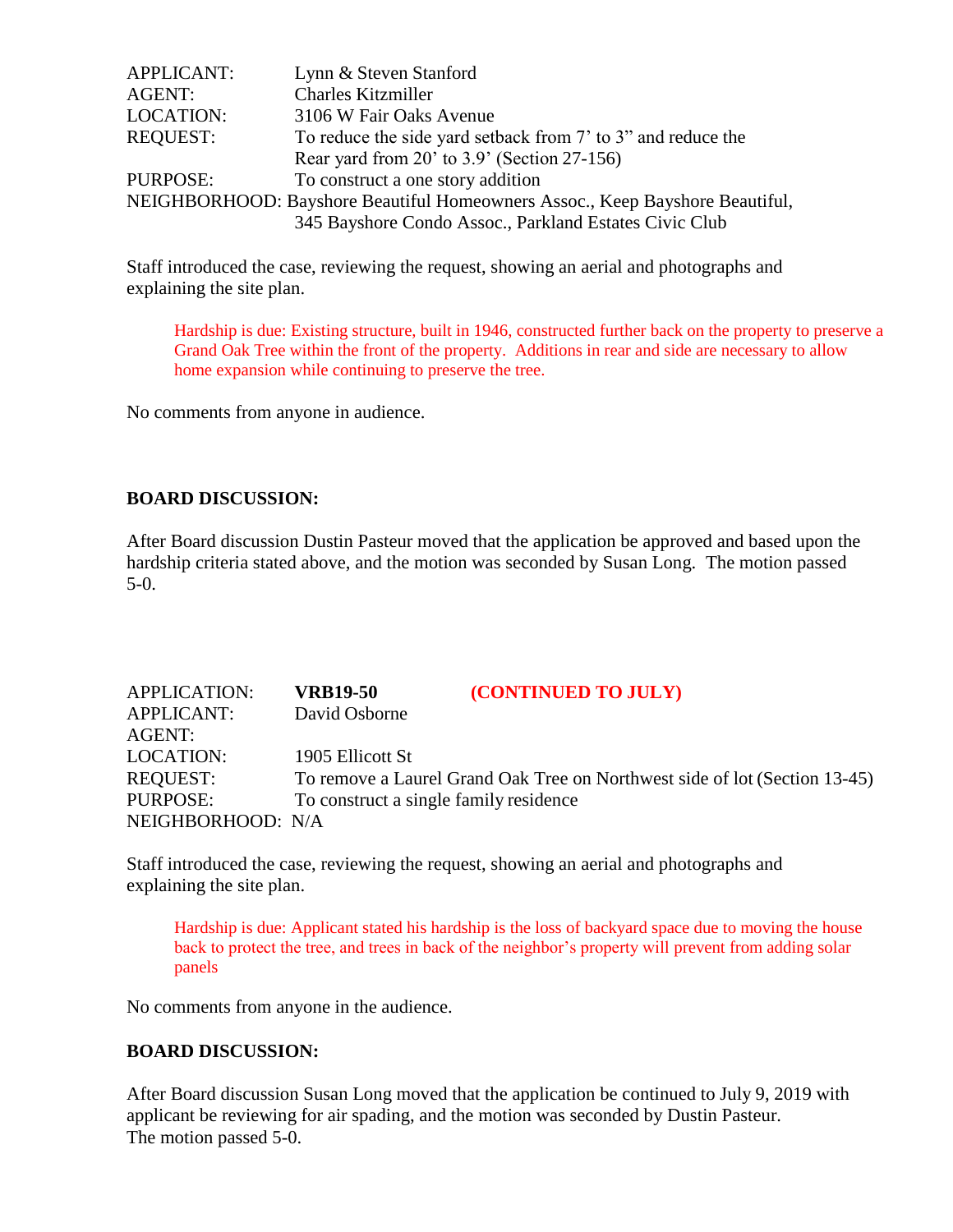| <b>APPLICATION:</b> | <b>VRB19-51</b>                                        | (MISNOTICE)                                                  |
|---------------------|--------------------------------------------------------|--------------------------------------------------------------|
| <b>APPLICANT:</b>   | Mid-Atlantic Investments, Inc.                         |                                                              |
| <b>AGENT:</b>       | <b>Todd Pressman</b>                                   |                                                              |
| <b>LOCATION:</b>    | 4144 N Armenia Avenue                                  |                                                              |
| <b>REQUEST:</b>     |                                                        | Increase existing 236sf sign area by 40sf; to allow existing |
|                     | 29' height and allow 1' front setback (Section 27-289) |                                                              |
| PURPOSE:            | To revise the existing free standing sign              |                                                              |
|                     | NEIGHBORHOOD: Stadium Area Neighborhood Assoc.         |                                                              |

Staff introduced the case, reviewing the request, showing an aerial and photographs and explaining the site plan.

### Hardship is due to:

No comments from anyone in the audience.

## **BOARD DISCUSSION:**

The application misnoticed and is automatically continued.

| <b>APPLICATION:</b> | <b>VRB 19-53</b>        | (APPROVED)                                                      |
|---------------------|-------------------------|-----------------------------------------------------------------|
| <b>APPLICANT:</b>   | James & Anne Nelson     |                                                                 |
| AGENT:              | <b>Kimberly Clement</b> |                                                                 |
| <b>LOCATION:</b>    | 5010 W Leona St         |                                                                 |
| <b>REQUEST:</b>     |                         | To reduce the side yard setback from 7' to 5' (Section 27-156)  |
| <b>PURPOSE:</b>     |                         | To construct a residential addition and vest existing structure |
| NEIGHBORHOOD:       | N/A                     |                                                                 |

Staff introduced the case, reviewing the request, showing an aerial and photographs and explaining the site plan.

Hardship is due to: practical difficulty with very minimal addition keeping in line with a previous bump on the property

## **BOARD DISCUSSION:**

After Board discussion Bret Feldman moved that the application be approved and based upon the hardship criteria stated above, and the motion was seconded by Dustin Pasteur. The motion passed 5-0.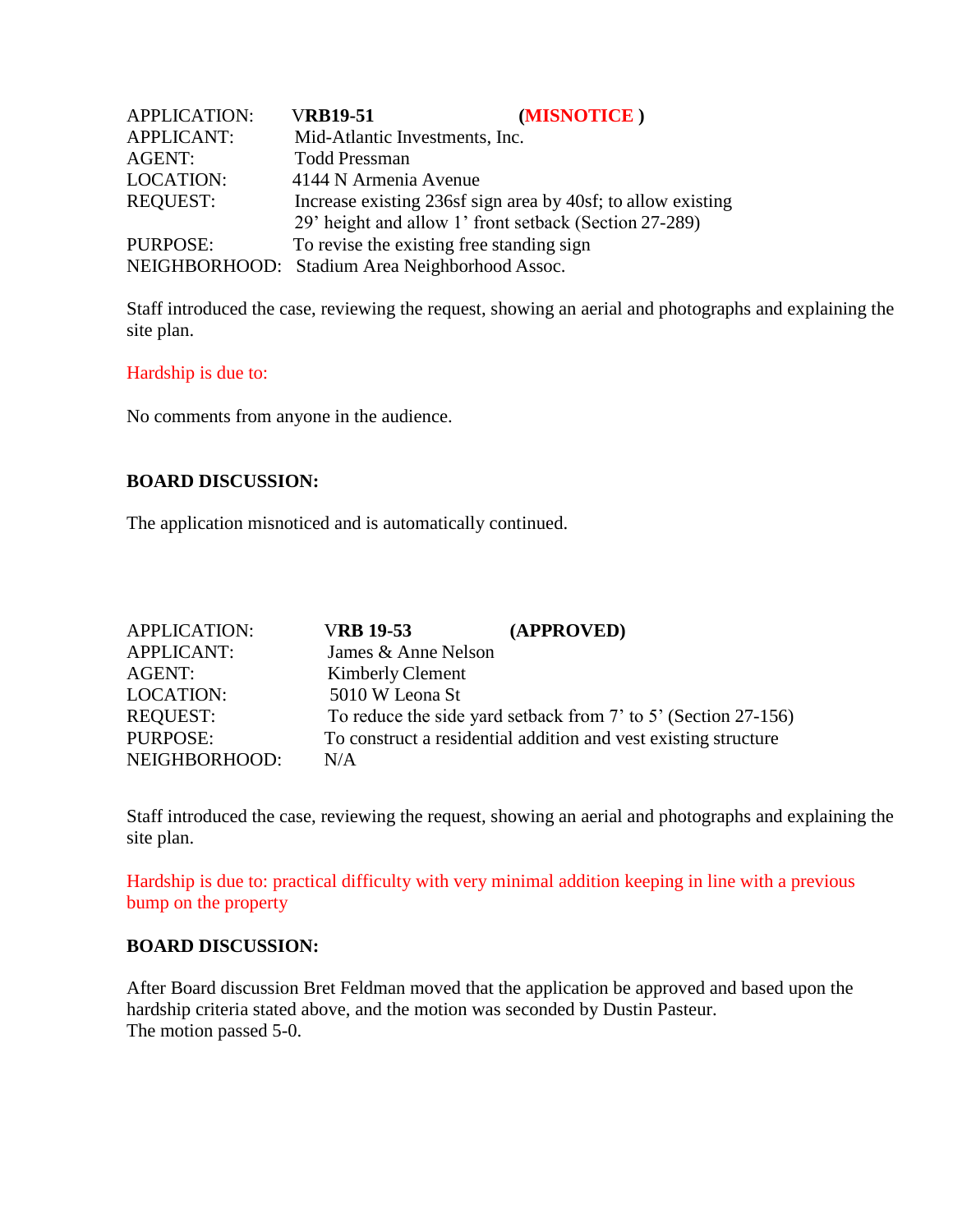| <b>APPLICATION:</b>                                                        | <b>VRB 19-57</b>                   | (APPROVED)                                                                                                                      |
|----------------------------------------------------------------------------|------------------------------------|---------------------------------------------------------------------------------------------------------------------------------|
| <b>APPLICANT:</b>                                                          | Marlene Valentin                   |                                                                                                                                 |
| AGENT:<br><b>LOCATION:</b><br><b>REQUEST:</b><br>PURPOSE:<br>NEIGHBORHOOD: | 8543 Sandpiper Ridge Avenue<br>N/A | To reduce the rear yard setback from 7' to 0.5' (Section 27-156)<br>To construct a screen enclosure over existing concrete slab |

Staff introduced the case, reviewing the request, showing an aerial and photographs and explaining the site plan.

Hardship is due to: Existing concrete slab in rear, built with no setback because there is no rear yard other than the slab, wildlife within the neighborhood, backyard is part of a conservation wildlife, No rear yard neighbor due to the conservation

No comments from anyone in the audience.

After Board discussion Dustin Pasteur moved that the application be approved and based upon the hardship criteria stated above, and the motion was seconded by Bret Feldman with the condition that the enclosure never be enclosed. The motion passed 5-0.

| <b>APPLICATION:</b> | <b>VRB 19-58</b>               | (APPROVED)                                                  |
|---------------------|--------------------------------|-------------------------------------------------------------|
| <b>APPLICANT:</b>   | Joseph Brantley/ David Hurvitz |                                                             |
| AGENT:              | Stephen Michelini              |                                                             |
| <b>LOCATION:</b>    | 3922 W North B Street          |                                                             |
| <b>REQUEST:</b>     |                                | Removal of a Grand Tree (Section 27-156)                    |
| PURPOSE:            |                                | To construct a new single family residence                  |
| NEIGHBORHOOD:       |                                | North Bon Air Neighborhood Assoc., Inc., Westshore Alliance |

Staff introduced the case, reviewing the request, showing an aerial and photographs and explaining the site plan.

Hardship is due to: Application alleges the grand tree denies reasonable use of the lot.

Applicant purchased the lot in 2019 with knowledge of the tree and its location relative to the lot. This lot was part of a larger lot that was split. Though the tree did not deny reasonable use of the undivided lot, after the lot split the tree is in the center of this newlydivided lot. The tree has a 70ft span from side to side with a grand tree in the center of it.

No comments from anyone in the audience.

After Board discussion regarding lot speculators who purchase lots with trees on them with the sole intention of removing the tree to increase the value of the lot they purchased, the Board concluded that the split of the lot created a situation where the grand tree's location on the newly-divided lot denied reasonable use of the newly-split lot. Because the tree denied reasonable use after the lot split, Susan Long moved that the application be approved and based upon the hardship criteria stated above, and the motion was seconded by Dustin Pasteur. The motion passed 5-0.